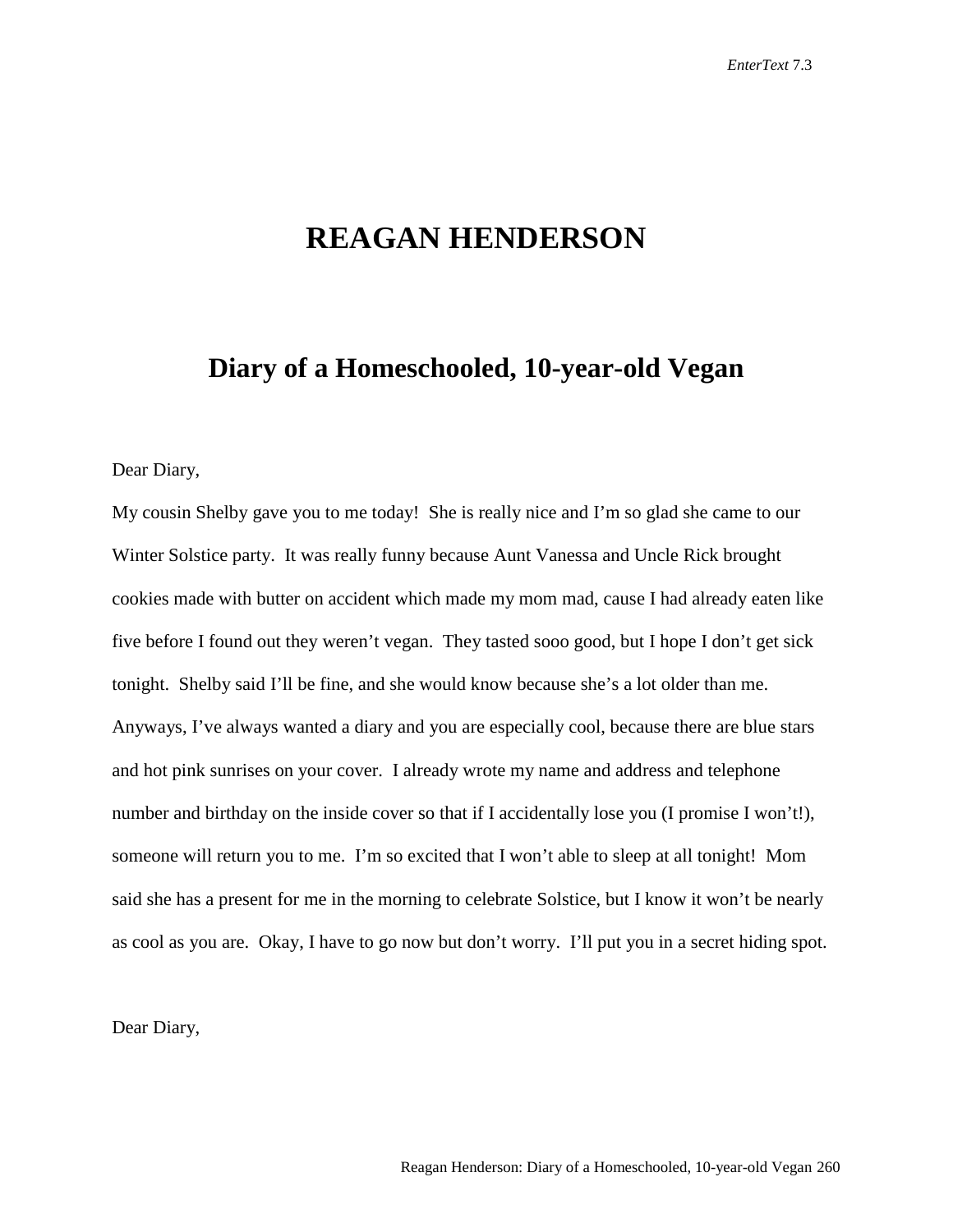I only have a minute to write because Mom said I could take a recess from my Math lesson. She gave me a new drum that Aunt Vanessa decorated with beads and paint. I like it, but not as much as you. Mom also said she bought new incense at the Farmer's Market that we can share, but I don't really care because I hate incense. I think I'd rather sit next to grandpa while he smoked a cigarette than burn incense. I wish she'd just buy a giant candle that smells like cinnamon or something. Anyway, I'm really tired today because I stayed up so late writing and drawing and thinking about everything. Mom called me a slug and cut our early morning walk short because I was going too slow and couldn't keep up with her. She blamed my laziness on the cookies, but you and I know better. When she tried to explain what a lichen was, I pretended to fall asleep on a tree stump and started snoring really loud. I laughed so hard at myself that Mom gave up and took me home. But now we're working on Math (YUCK) so I sort of wish that I wouldn't have ruined my Science lesson. Oh well.

#### Dear Diary,

I got a C on my Science test and so my mom grounded me from dance class until I get better grades. I'm so mad because that's the only time I get to listen to the radio and now I can't go! And, Miss Rudy will probably make me do a hundred leg lifts next time, because I'm missing this week. I asked Mom why she's ruining my life and she just said, "Because I love you." I told her that it was too bad I hated her, then, and she made me go to my room. At least she gave me the afternoon off to study for my make-up test. I have to meet her at the kitchen table before dinner to take it. Yuck.

Dear Diary,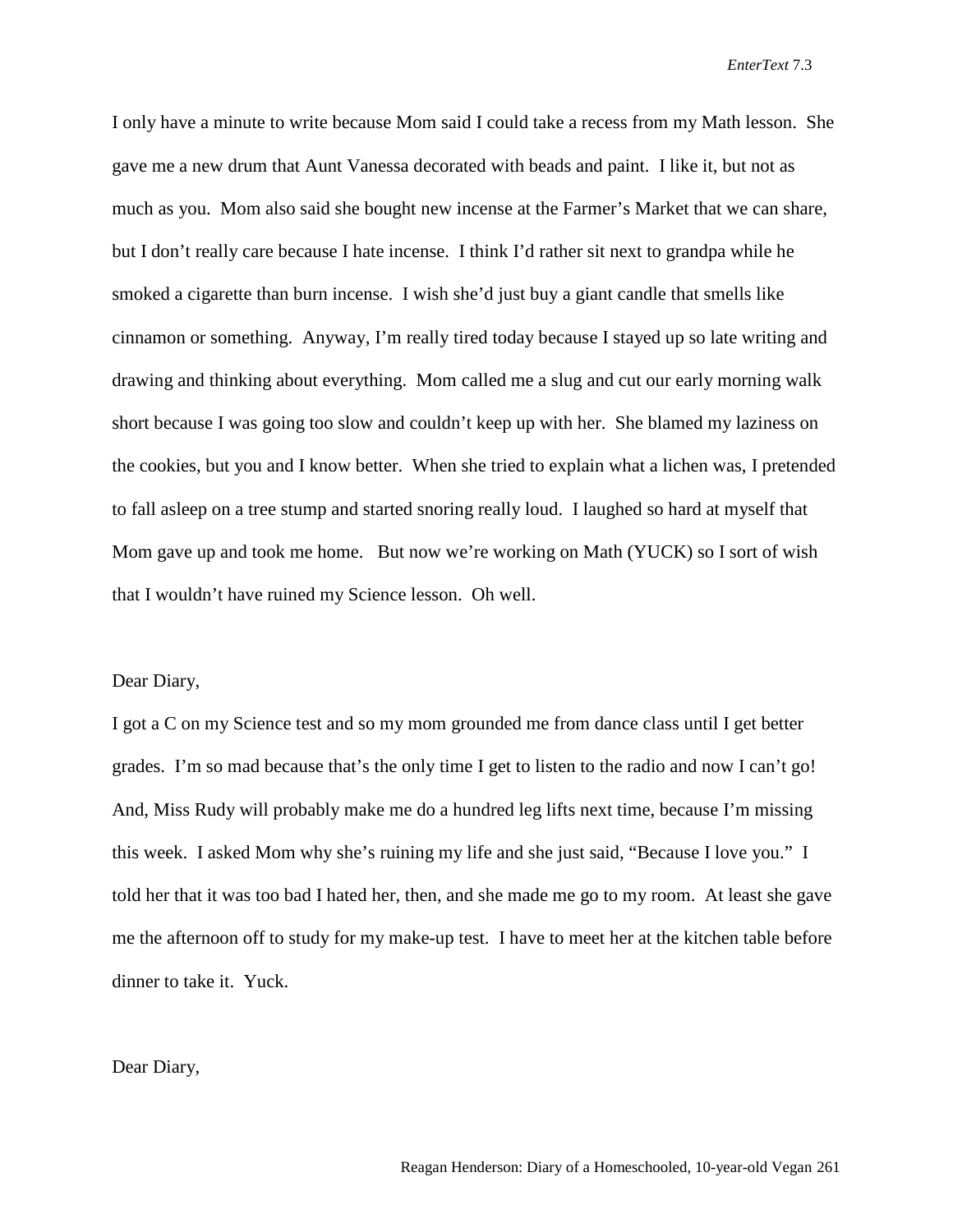We're going to a drum circle this afternoon and I'm so excited because my cousin Shelby is coming. Yea! She is my favorite cousin, and I love talking to her even though my mom says she's too mainstream. That's because Shelby goes to public high school and dyes her hair blonde and isn't vegan and stuff. But I like her even if she is mainstream, because she treats me like a grown-up. She doesn't usually go to the drum circles, but today is Uncle Rick's birthday, so she's coming this time. Maybe Mom will let her drive me home! That would be the best. I wish Shelby could teach me my lessons, instead of Mom always doing it. Aunt Vanessa says Shelby speaks really good Spanish and I think I'd be a great Spanish speaker, too, if I had Shelby for a teacher. When I asked Mom if she'd let Shelby teach me, she just said, "I have more education than any other teacher around, and a load of debt to prove it." So I guess that means no. At least I don't have to go to real school. Mom says they make you sit at a desk ALL day and they only teach capitalism, which sounds really boring. Uh oh. . . Mom's calling me so I better grab my new drum. Maybe I'll get to start the rhythm tonight!

## Dear Diary,

I thought tonight was going to be so great and then it turned out to be terrible. Shelby didn't come. I really thought she was coming, and instead stupid Byron came and he wouldn't stop pinching me and repeating everything I said. His mom said that I need to learn how to relate better to other children, but that's pretty hard to do when Byron's banging all over my drum and pinching my face. I wanted to push his face into the pizza and make him shut up, but I didn't. Drum Circle is usually my favorite day of the week because we drum and dance till our feet hurt. Some people sing out songs they just made up, and other people just sort of moan for what feels like forever. I always feel like I'm a zombie or something, but not tonight. Tonight, Byron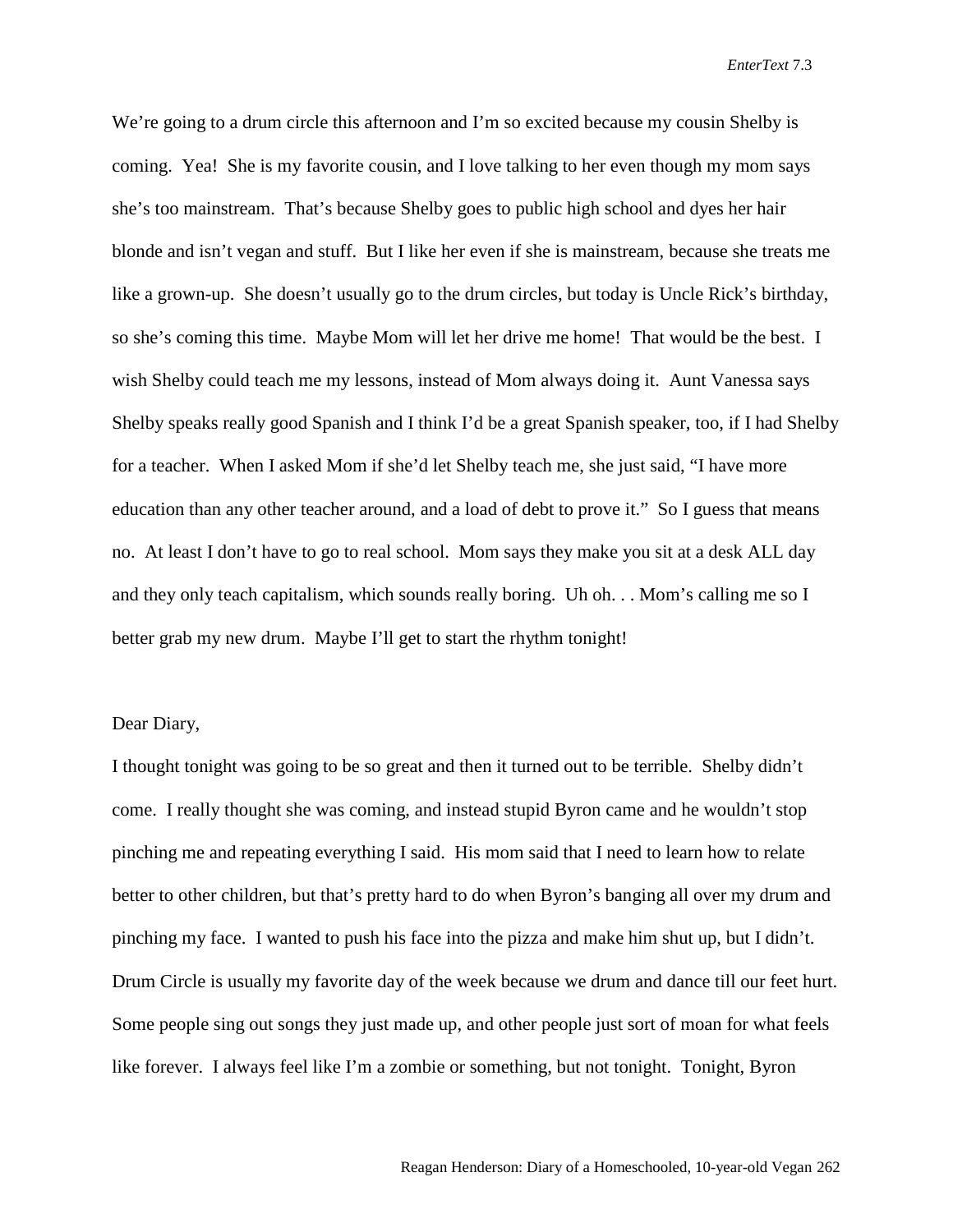ruined it. I stole four Airheads and a handful of Fritos from the snack table when my mom wasn't looking to make me feel better. They're vegan anyway, and Shelby says a little sugar won't kill me. P.S. I passed my make-up test.

## Dear Diary,

Last night I didn't sleep at all because my head itched so bad I thought I was going to die! I started crying, and I didn't think I was being loud, but my mom heard and came into my bedroom all worried and I told her my head itched so bad that I was going to have a heart attack if it didn't stop. She pulled my head in her lap like she used to do when I was really small and picked through my dreadlocks so carefully that I got impatient and started wishing she'd just pull them out to stop the itching. Then she kissed my forehead and said I hadn't been rinsing the soap out enough from my scalp, which caused dandruff and itching, and then she let me sleep in bed with her for the rest of the night. So, today we had to go to the store to buy this stuff called Tea Tree Oil and then rub it into my scalp and now I feel so much better. I thought my mom might give me a day off from school because my head still itched, but she still made me take a walk in the woods with her to identify mushrooms. At least it wasn't Math, though.

### Dear Diary,

Yesterday in dance class the best thing ever happened. Miss Rudy said she'd help me make up my own dance routine, to whatever music I want! No ballet, no way. At first, I thought I'd use some of my mom's old tapes, 'cause she has tons from all over the world that she got when she used to travel, but now I've decided to dance to a song from the radio, except I don't have any of that kind of music so I had to call Shelby for help. She said she'd drop off some CDs, but I knew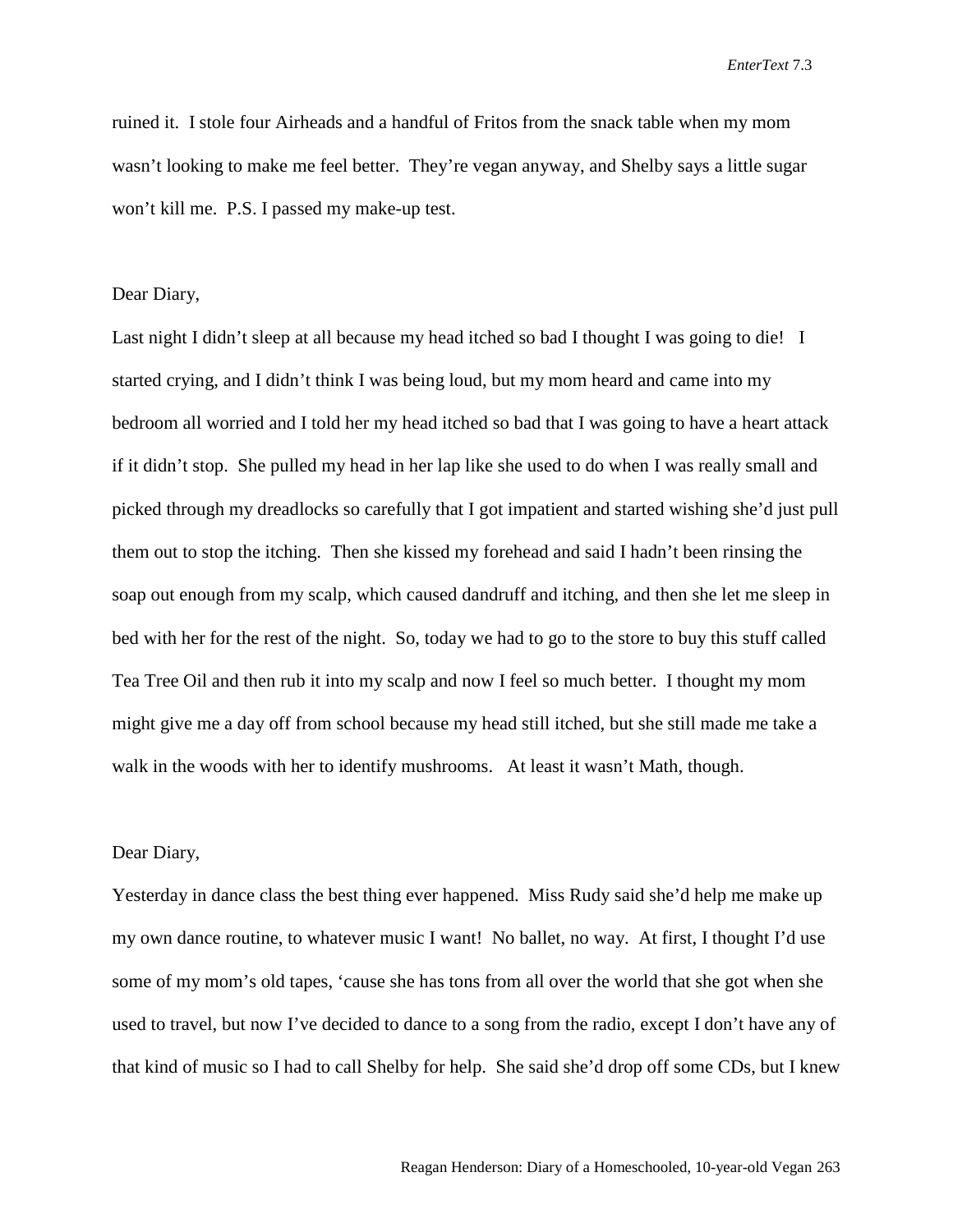Mom would get mad, so I just asked her to drop off the music at Miss Rudy's studio instead. I've already started practicing some moves in my bedroom. There's this cool one I learned from watching MTV one time at Aunt Vanessa's house called "The Butterfly," but it's kind of hard, so Miss Rudy might have to help me. I can't wait!

## Dear Diary,

Sorry it's been so long since I've written in you. My mom caught me listening to Snoop Dog and practicing The Butterfly and when I refused to tell her where I learned it, she grounded me from everything, but especially from writing in you, because she says I should be spending time studying my Math instead. Did I tell you I got a D on my last test? She even went to Miss Rudy's dance studio and yelled at her for letting me listen to the radio because "children don't need to hear media propaganda." I don't know what that means, but I think it's the same reason she doesn't trust anyone who's mainstream. I'm so embarrassed. Miss Rudy probably thinks I am a big weirdo, and Mom cancelled my whole dance class session because she says she can't trust Miss Rudy anymore. I wish I had a TV or something, because I am so bored that I will probably just fall over one day in the woods and no one will find me until I die. Mom tries to keep me busy by teaching me pottery and painting, but still, I pretty much only get to leave the house when we go to Drum Circle. I'm getting pretty good at drumming, I think, but I kind of wish I could play REAL drums, with drumsticks and cymbals and stuff. I bet Mom would sign me up for public school before buying me something like that.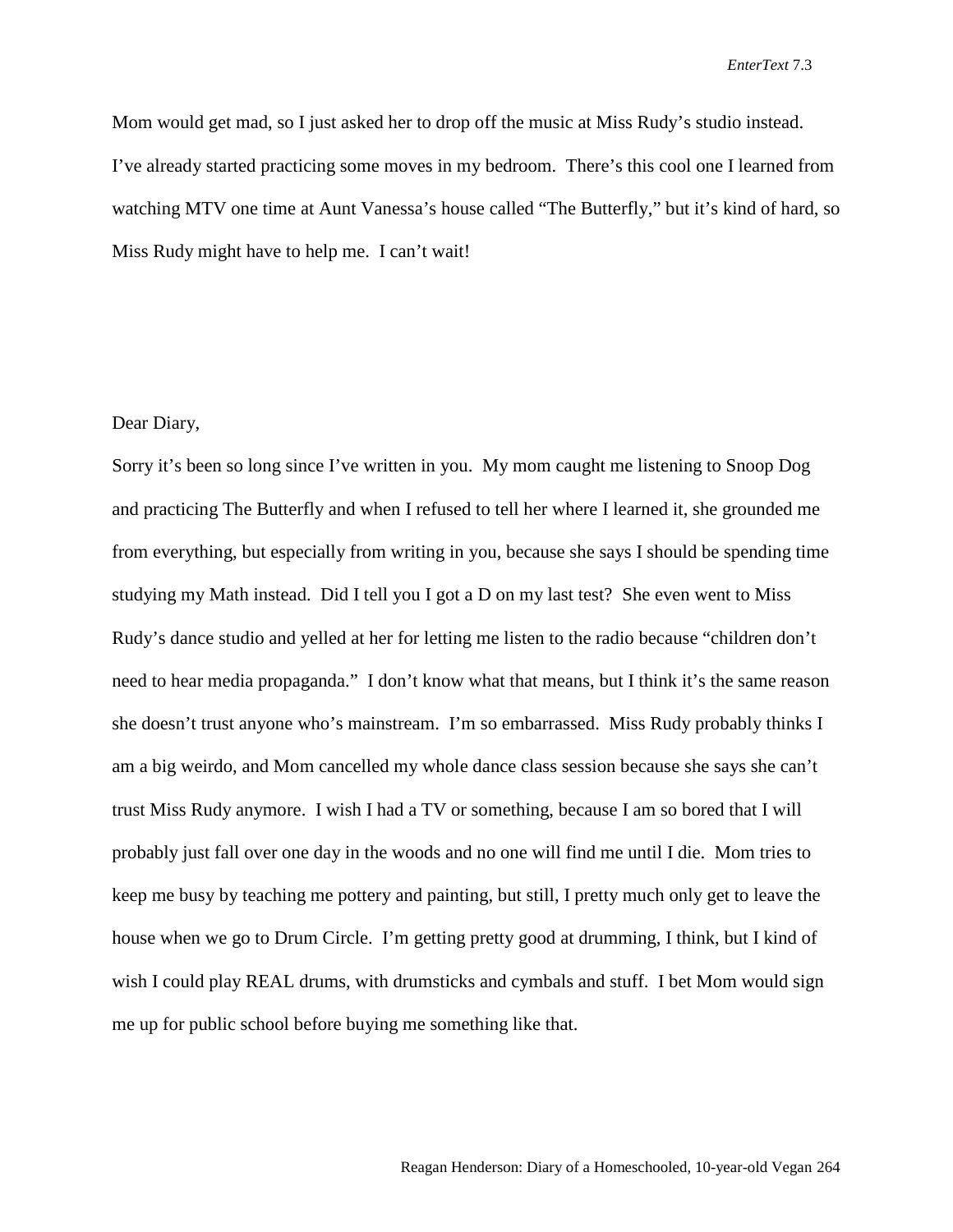Dear Diary,

Mom signed me up for a gymnastics class today! And guess what? It's not a private lesson! There's like eight other kids in the class and they all go to real school. Anyway, Shelby takes gymnastics at the same gym, so I'm sure it will be great. Maybe we'll even be in the same class someday! After I get really good at it, I mean. She's probably a lot better than me, but I can't ask her because I'm still grounded from talking to her since Mom found out she gave me the bad CDs. My first class is tomorrow, and Mom gave me her old leotard to wear. It's a little faded, but it fits perfectly. I could kiss her I'm so happy!

## Dear Diary,

I saw Shelby at the gym today! She was eating a bagel with cream cheese and I almost asked her for a bite because I've always wondered what that tastes like, but I couldn't, because cream cheese has cheese in it. Shelby's class is right after mine and my mom picked me up late, so I got to watch Shelby's class for a while. They do back-handsprings and back-walkovers and are really good. It was so amazing. They get to listen to the radio the whole time, and I overheard them talking about playing soccer, and decorating lockers, and sneaking out on Friday night. I could have listened all day, but my stupid mom picked me up before I could hear anything else. Anyways, I really like my gymnastics class. I'm the only homeschooler, but I recognized some of the kids from the dance studio, and one girl named Maria had come to a drum circle before, so we're sort of friends. I think my favorite thing to do in gymnastics is bars. But I like beam, too, and of course, floor is really fun. I don't know! I can't make up my mind. P.S. I got an A+ on my English test so things are going GRRREAT!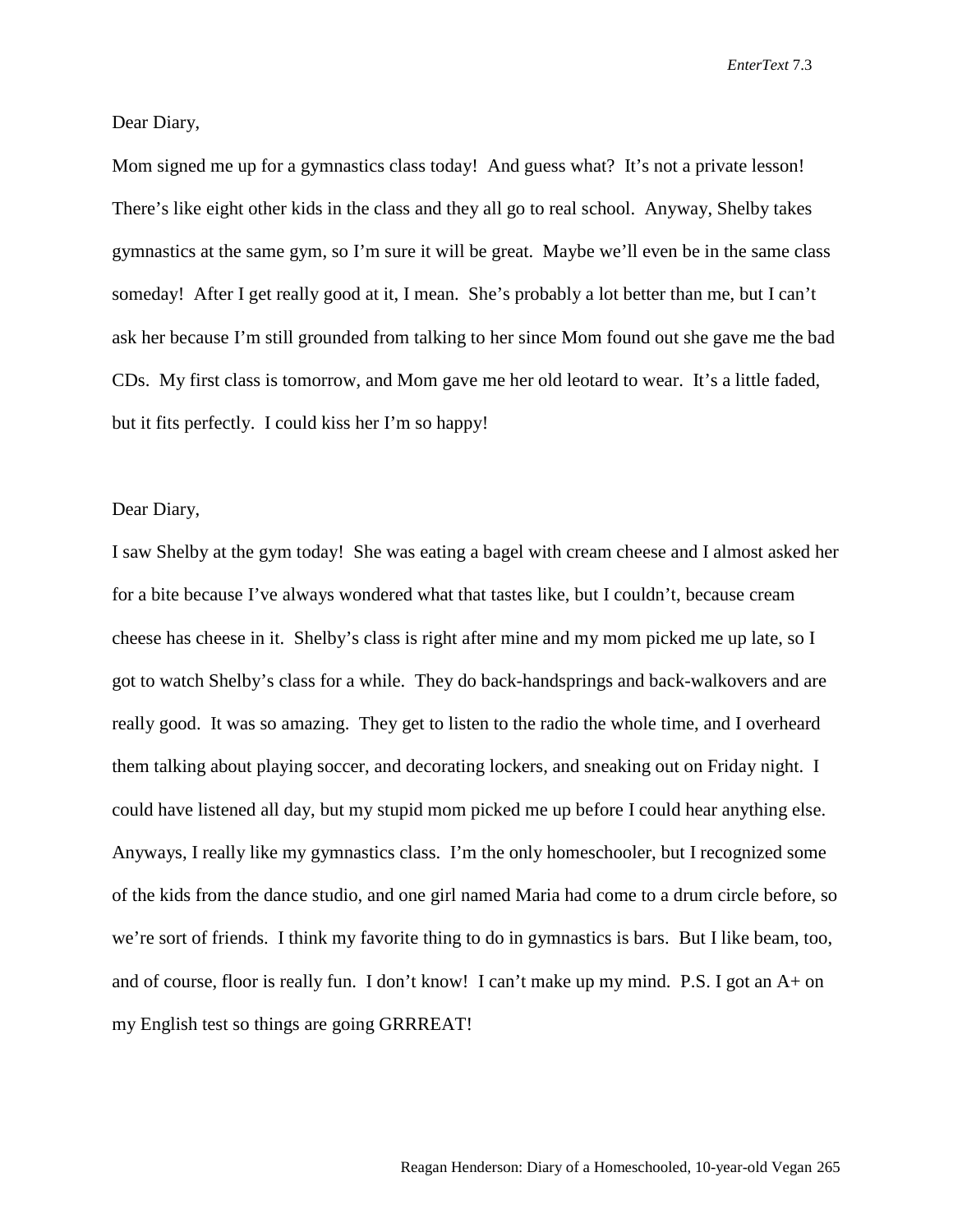Dear Diary,

I have been so busy with gymnastics and school and drum circles that I've barely had any time to write in you! I am so sorry, but not much has happened anyway. My gymnastics session ended today, so we had a big party and everyone brought food to share. Even though the teachers said to bring healthy snacks, most people brought unhealthy stuff. So, when I walked up to the huge buffet of food, I couldn't find anything that was vegan, except for the carrot sticks my mom sent with me, which no one wanted to eat, including me. I couldn't eat the cookies, or the Cheetos, or the homemade cupcakes, or even the celery with cream cheese on it. I ended up with a plate that had nothing on it but a honey-stick, and when I sat down, Maria told me that even honeysticks aren't vegan, and I had to put it back. Sometimes I hate being vegan. My mom used to study nutrition before she went to Berklee and says we eat vegan because it purifies our bodies and keeps the environment healthy, but still. Anyways, sorry for complaining. I actually had fun, and the new session starts in a week or so.

## Dear Diary,

Today Maria gave me a ride home from gymnastics and asked me why I have dreadlocks. I didn't really care that she asked me, except that I don't exactly know why I have dreadlocks and didn't know what to say. She asked me how old I was when I got them, and I told her that I couldn't remember. I must've been a baby. She thought that was so weird and said, "So you've never had regular hair? The kind that you comb?" The truth was no, I have never had that kind of hair, but for some reason I didn't want to tell her that, so I just said, "Of course I've had regular hair!" Then Maria's mom said to leave me alone and she told a story about how she pierced the ears of Maria's sister Lupe when she was only a baby. "See, just because Lupe's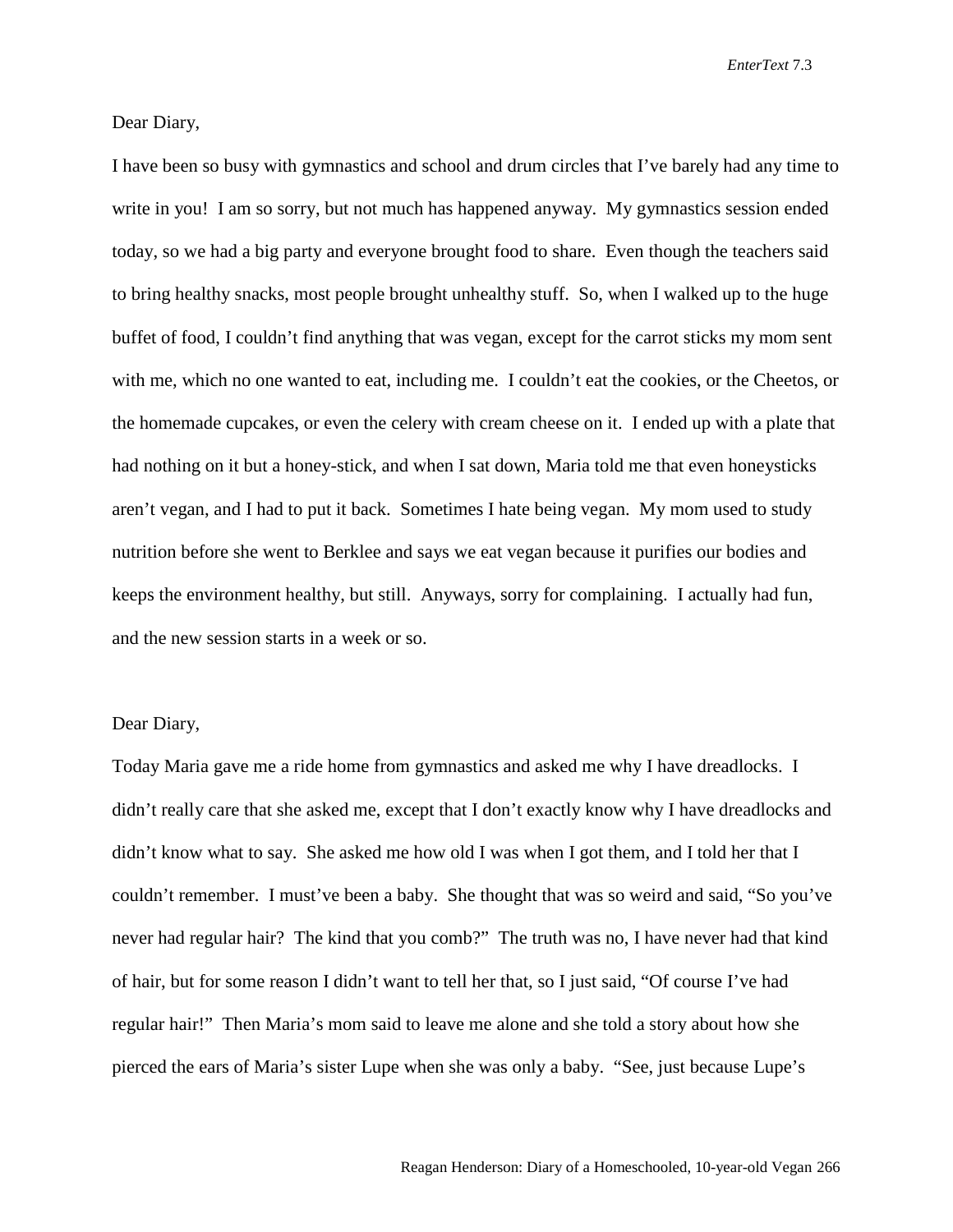never had regular ears doesn't mean your ears are better than hers." She totally confused me, and I didn't see how having dreadlocks since I was born was anything like having pierced ears, but anyway, I don't think I'm going to hang out with Maria anymore. She can take her regular hair and comb it till her hair falls out, for all I care.

## Dear Diary,

I'm pretty sure that today was the best day of my life, or at least, so far. I finally learned how to do a cartwheel ON THE BEAM!!! Did you know that a balance beam is only four inches wide? And now I can do a cartwheel on it and not fall off. Isn't that the greatest? To make my day even better, my mom let me watch Shelby's whole gymnastics class and then, Shelby drove me home. But she didn't take me right home. First, she pumped up the radio really loud, rolled the windows down, and drove through like five stop signs without even stopping! Shelby smoked a cigarette and made me promise not to tell, which of course I NEVER would, even though I think it's gross. Then, we went by her school to meet some friends named Ashley and Kate. They had just finished soccer practice and wore these long, striped socks up to their knees. They also had silky, brown ponytails that looked like they'd been brushed a thousand times. I never wanted regular hair so bad in my life, but they told me my dreadlocks were "rad," and even said they wished their moms were as cool as mine. "She's not exactly mainstream, if you know what I mean," Shelby said, and then I had the courage to ask why they wore their socks so high. Kate banged on her shin and said, "Shin-guards, because we have a habit of kicking each other in the shins," then we all laughed, but I wanted to know why they kicked each other in the shins. I figured it must be part of the game. "Maybe your mom will sign you up for soccer sometime,"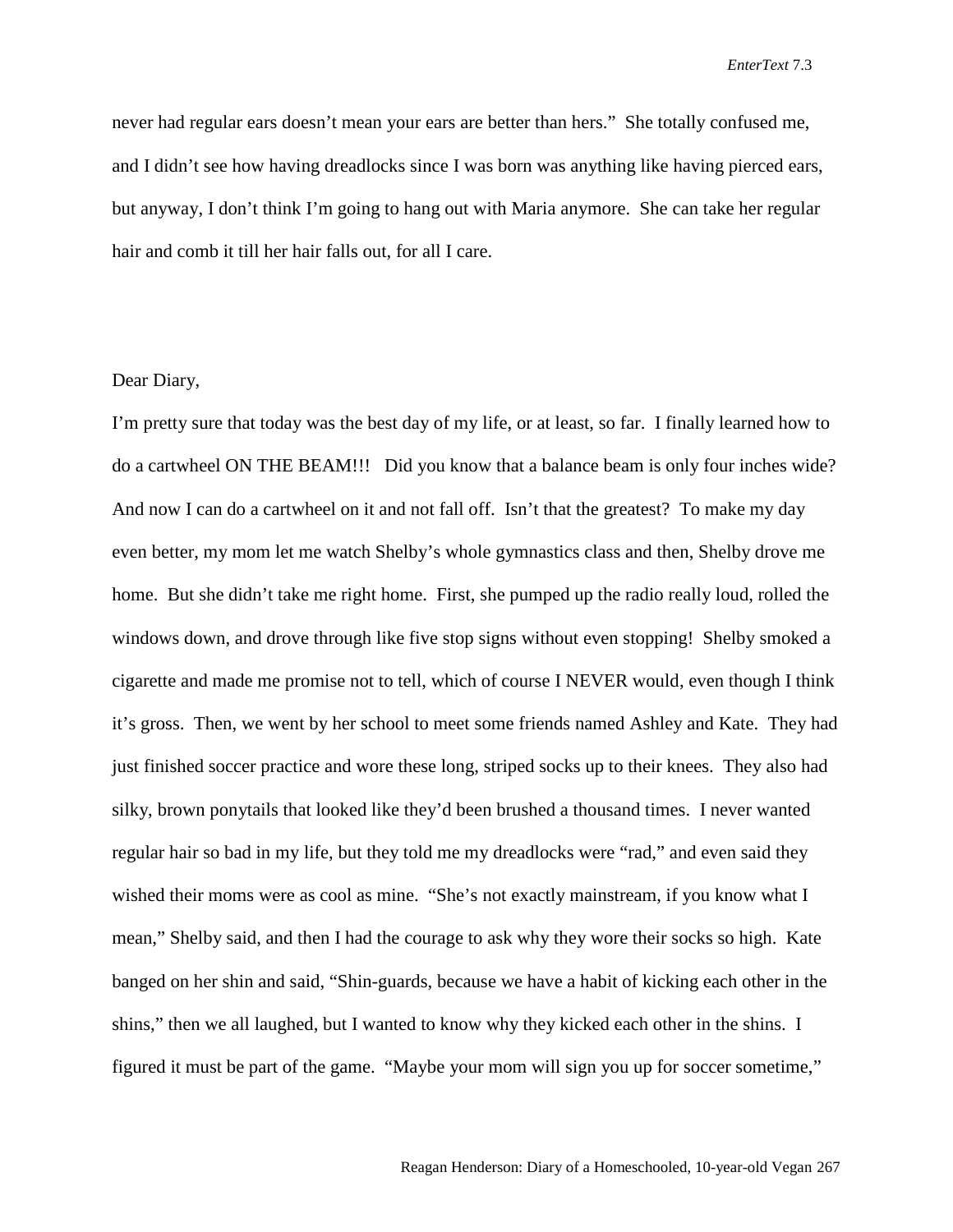Shelby said. But I doubt it. I didn't see any girls with dreadlocks on their team. At least I can do a cartwheel on the beam! I'm so glad I'm not grounded from Shelby anymore.

### Dear Diary,

This is Top Secret news. You can't tell anyone. It's so Top Secret that instead of doing my Math homework, I'm writing in you. Okay. Here's the news. Today my mom let Shelby give me a ride home from gymnastics again, but instead of taking me straight home, she took me to McDonald's!!!! I almost peed my pants because I was so scared my mom would find out, but Shelby reminded me that my mom would rather go to a Snoop Dog concert than go to a fast food place. Still, I kept looking at the door until Shelby got annoyed and said, "Do you want to be here, or not?" I did want to be there, because I'd never been there before, but I worried that they didn't have any food I could eat. "Duh," Shelby said, "Of course they don't have vegan food. This is McDonald's. If you're going to order anything, you gotta get a cheeseburger." At first, I didn't understand what she was saying. She couldn't mean that I should order something with meat in it, could she? Yep, she meant it. I shook my head "No" for about ten minutes before Shelby handed me a warm ball wrapped in yellow paper. "So it's a loaded gun, I guess," she said, smiling bigger than I've ever seen her smile before. "But it's your decision. You don't have to eat it," she said, taking a big bite off her own burger, "But you can if you want to. What do you think?" I knew what my mom thought, that the entire world would blow up and die if I ate meat, but I still didn't know what *I* thought. Why did Shelby bring me to McDonald's? What if I was allergic to meat and poisoned myself by trying it? And why wasn't my mom there to snatch it out of my hand and yell at me? With Shelby staring at me, I decided the only way I could figure out what I thought was if I tried a bite. So I did. I unwrapped that golden burger,